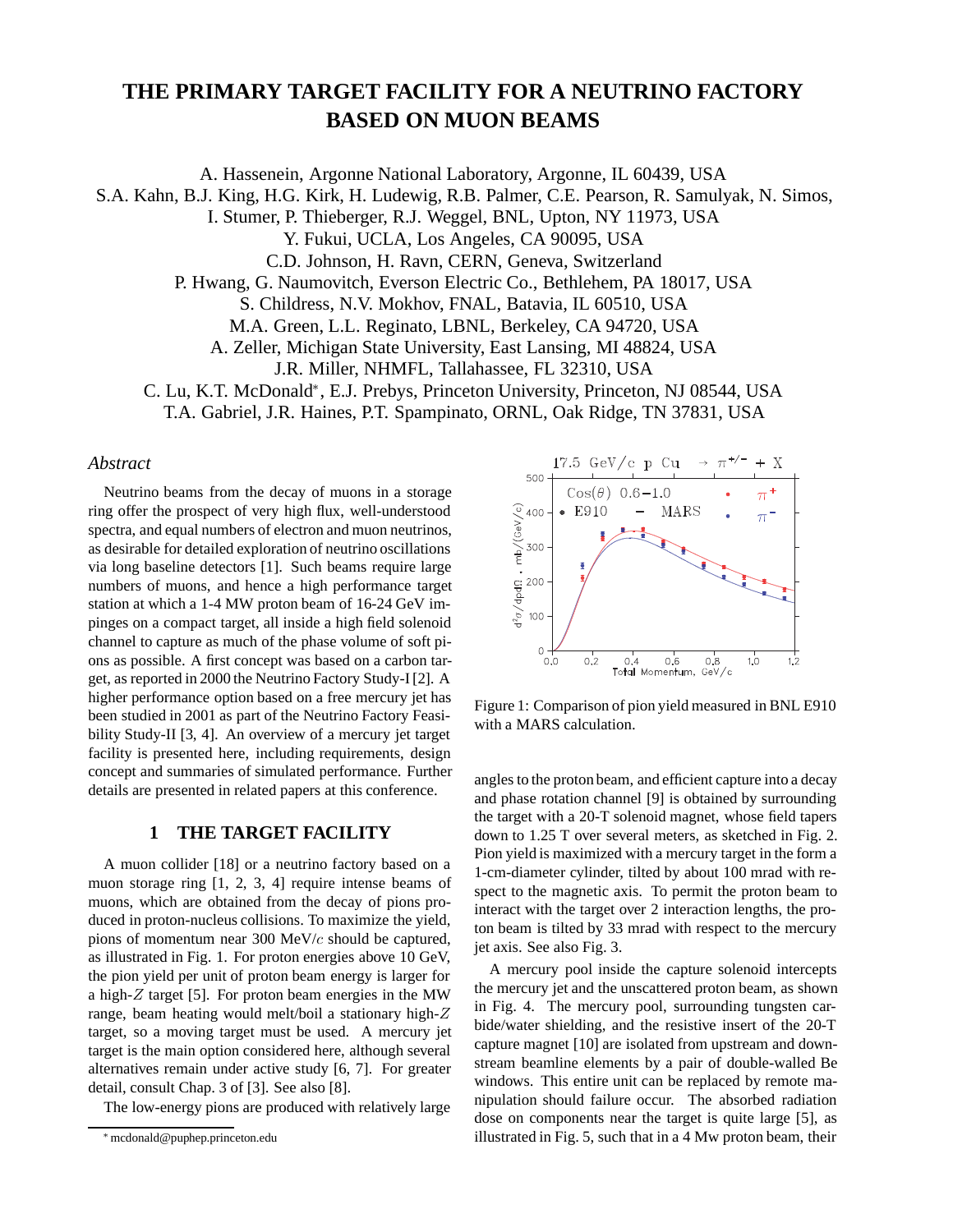

Figure 2: Sketch of the target and capture system based on a mercury jet inside a 20-T solenoid magnet.



Figure 3: The inner region of the 20-T capture magnet along with the tilted mercury jet target and proton beam.

lifetime against radiation damage may only be 5 years.

The capture solenoid is encased in thick concrete shielding as part of the target facility that includes an overhead crane, hot cells with remote manipulation capability, and a mercury pumping and purification loop [11], as sketched in Fig. 6.

The use of a mercury jet target raises several novel issues. The rapid energy deposition in the mercury target by the proton beam leads to intense pressure waves that can disperse the mercury [12, 13, 14]. Further, as the mercury enters the strong magnetic field eddy currents are induced in the mercury, and the Lorentz force on these currents could lead to distortion of the jet [15, 16]. On the other hand, the magnetic pressure on the mercury once inside the solenoid will damp mechanical perturbation of the jet.

An R&D program is underway to assess these critical issues [17].

## **2 REFERENCES**

- [1] C. Albright *et al.*, Physics at <sup>a</sup> Neutrino Factory, hep-ex/0008064.
- [2] N. Holtkamp, D. Finley, eds., <sup>A</sup> Feasibility Study of <sup>a</sup> Neu-



Figure 4: A mercury pool inside the capture solenoid intercepts the mercury jet and the unscattered proton beam.



Figure 5: Absorber radiation dose in the pion capture system per  $2 \times 10^7$  s of a 1-MW, 24-GeV proton beam on a mercury target.

trino Source Based on <sup>A</sup> Muon Storage Ring, http://www.fnal.gov/projects/muon collider/nu-factory/

- [3] S. Ozaki *et al.*, eds., Feasibility Study-II of <sup>a</sup> Muon-Based Neutrino Source, http://www.cap.bnl.gov/mumu/studyii/FS2-report.html
- [4] R. Palmer *et al.*, <sup>A</sup> Second Feasibility Study of <sup>a</sup> Muon Storage Ring Neutrino Factory, PAC2001, FOAC007.
- [5] N. Mokhov, Particle Production and Radiation Environment at <sup>a</sup> Neutrino Factory Target Station, PAC2001, FOAC010.
- [6] B. King *et al.*, An Inconel Rotating Band Pion Production Target for Neutrino Factories and Muon Colliders, PAC2001, TPAH136.